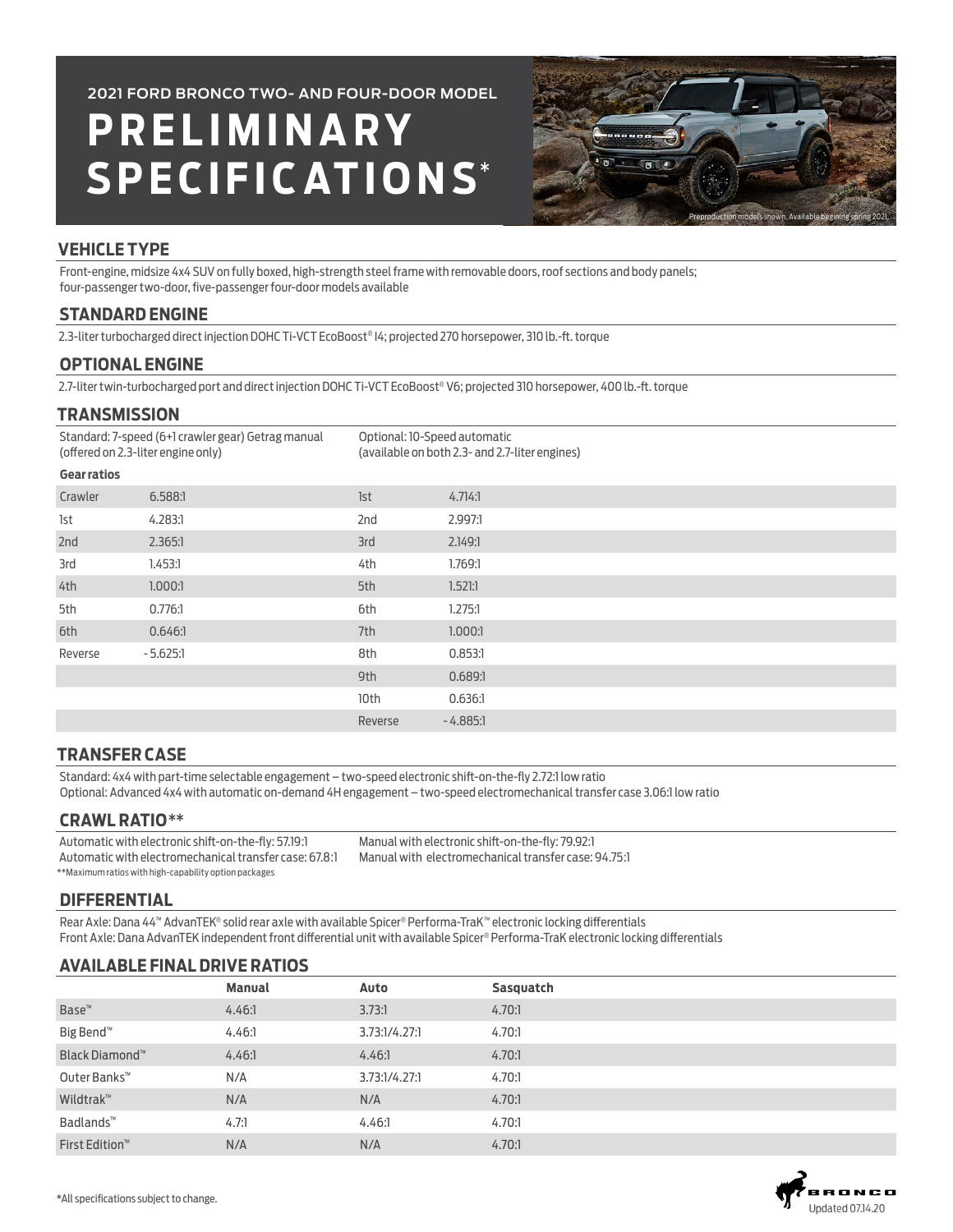## **CHASSIS**

Front: Independent H.O.S.S. (High-Performance, Off-Road, Stability, Suspension) System with twin alloy A-arms and coil-over springs for optimum off-road stability and control with available H.O.S.S. System with Bilstein® Position Sensitive Dampers. Rear: Solid five-link rear axle H.O.S.S. (High-Performance, Off-Road, Stability, Suspension) System with coil-over springs for optimum off-road capability and durability with available H.O.S.S. System with Bilstein Position Sensitive Dampers.

| Off-road capability                                                        | Two-door                             | Four-door                            |
|----------------------------------------------------------------------------|--------------------------------------|--------------------------------------|
| Ground clearance                                                           | 8.4/11.6                             | 8.3/11.5 (Base/35-inch tires)        |
| Suspension travel front/rear<br>(millimeters)                              | 200/215 (Base)<br>240/261 (Badlands) | 200/215 (Base)<br>240/261 (Badlands) |
| Approach angle (degrees)                                                   | 35.5/43.2                            | 35.5/43.2 (Base/35-inch tires)       |
| Breakover angle (degrees)                                                  | 21.1/29.0                            | 20.0/26.3 (Base/35-inch tires)       |
| Departure angle (degrees)                                                  | 29.8/37.2                            | 29.7/37.0 (Base/35-inch tires)       |
| Ramp travel index (Badlands only)<br>(Sta-Bar connected and disconnected.) | 560/700                              | 500/620 (Projected)                  |
| Maximum water fording (inches)<br>(Based on Sasquatch package)             | 33.5                                 | 33.5                                 |

#### **WHEELS Series**

| Standard | Base                       | 16-inch bright polished silver-painted steel                                               |
|----------|----------------------------|--------------------------------------------------------------------------------------------|
| Standard | Big Bend                   | 17-inch Carbonized Gray-painted aluminum                                                   |
| Standard | <b>Black Diamond</b>       | 17-inch black gloss-painted black steel                                                    |
| Optional | <b>Black Diamond</b>       | 17-inch black high-gloss-painted aluminum                                                  |
| Standard | Outer Banks                | 18-inch bright machined black high-gloss-painted aluminum                                  |
| Standard | <b>Badlands</b>            | 17-inch machined Carbonized Gray-painted aluminum                                          |
| Optional | <b>Badlands</b>            | 17-inch black high-gloss-painted forged aluminum carbonized beauty ring, beadlock-capable  |
| Standard | Wildtrak <sup>t</sup>      | 17-inch black high-gloss-painted forged aluminum, with black beauty ring, beadlock-capable |
| Standard | First Edition <sup>t</sup> | 17-inch black high-gloss-painted forged aluminum, with black beauty ring, beadlock-capable |

†Denotes Sasquatch Package

#### **Sasquatch™ Package Series**

| Standard                                                           | Big Bend, Black Diamond,<br><b>Badlands</b> | 17-inch black high-gloss-painted forged aluminum, with black beauty ring, beadlock-capable      |
|--------------------------------------------------------------------|---------------------------------------------|-------------------------------------------------------------------------------------------------|
| (included in Sasquatch Package on Wildtrak and First Edition only) |                                             |                                                                                                 |
| Optional                                                           | Big Bend, Black Diamond,<br><b>Badlands</b> | 17-inch black high-gloss-painted forged aluminum, with warm alloy beauty ring, beadlock-capable |

| <b>TIRES</b> All dimensions measured in inches. |                    |                    |                    |                         |                    |                             |                                               |
|-------------------------------------------------|--------------------|--------------------|--------------------|-------------------------|--------------------|-----------------------------|-----------------------------------------------|
| Size (Diameter)                                 | 30                 | 32                 | 32                 | 32                      | 33                 | 33                          | 35                                            |
| Size (Width)                                    | 255/70R16          | 255/75R17          | 255/70R18          | 265/70R17               | 285/70R17          | 285/70R17                   | 315/70R17                                     |
| <b>Wheel Size</b>                               | 16x7               | 17x7.5             | 18x7.5             | 17x7.5                  | 17x8               | 17x8                        | 17x8.5                                        |
| <b>Tread Type</b>                               | A/S                | A/T                | A/T                | A/T                     | A/T                | M/T                         | M/T                                           |
| <b>Supplier</b>                                 | <b>Bridgestone</b> | <b>Bridgestone</b> | <b>Bridgestone</b> | <b>General Tire</b>     | <b>BF</b> Goodrich | Goodvear                    | Goodyear                                      |
| <b>Brand</b>                                    | Dueler H/T 685     | Dueler A/T RH-S    | Dueler A/T RH-S    | General<br>Grabber A/Tx | All-Terrain TA KO2 | Territory                   | <b>Territory</b>                              |
| <b>Series</b>                                   | <b>Base</b>        | Big Bend           | <b>Outer Banks</b> | <b>Black Diamond</b>    | <b>Badlands</b>    | <b>Badlands</b><br>Optional | Sasquatch<br>Wildtrak<br><b>First Edition</b> |